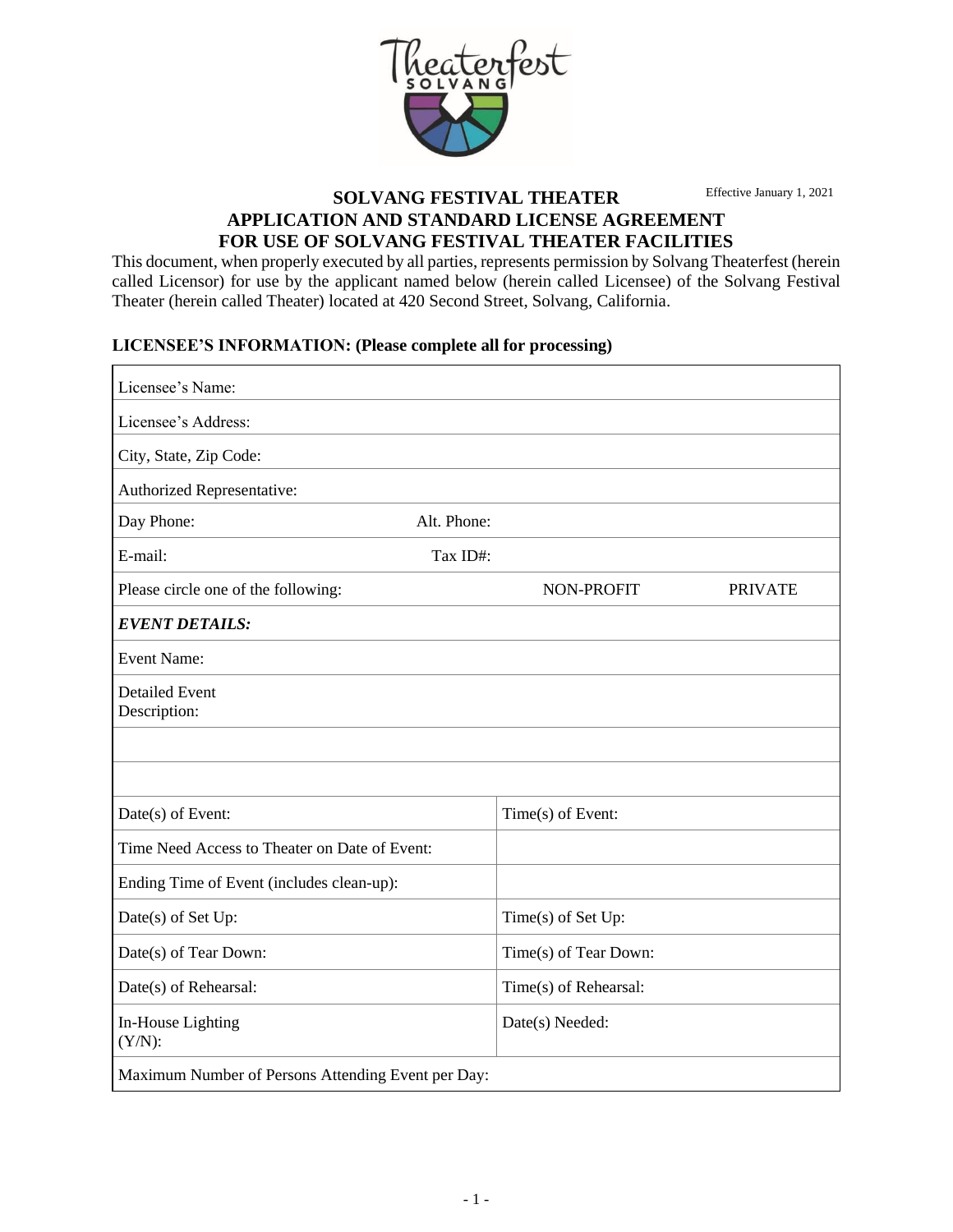#### **LICENSEE'S ESTIMATED CHARGES:** *Please refer to Exhibit A (Rate Schedule), attached to this license agreement, to determine estimated total. Please be sure to include all required items:*

| <b>Section 1-THEATER RENTAL</b>                                                                                                |              |                                                                                                                                                                                                                                                                                                                                                                                                                                                                                                                                                                                                                                          |                              |                                                                                                                                                                                                                                      |               |  |
|--------------------------------------------------------------------------------------------------------------------------------|--------------|------------------------------------------------------------------------------------------------------------------------------------------------------------------------------------------------------------------------------------------------------------------------------------------------------------------------------------------------------------------------------------------------------------------------------------------------------------------------------------------------------------------------------------------------------------------------------------------------------------------------------------------|------------------------------|--------------------------------------------------------------------------------------------------------------------------------------------------------------------------------------------------------------------------------------|---------------|--|
| Theater (includes Garden & Lobby)                                                                                              |              | $x \underline{\hspace{1cm}} \text{day(s)}$                                                                                                                                                                                                                                                                                                                                                                                                                                                                                                                                                                                               |                              |                                                                                                                                                                                                                                      |               |  |
| Rehearsal Days (if needed)                                                                                                     |              | $x \_\_\_day(s)$                                                                                                                                                                                                                                                                                                                                                                                                                                                                                                                                                                                                                         |                              |                                                                                                                                                                                                                                      | \$            |  |
| Set-Up & Construction (if needed)                                                                                              |              | $x \_\_\_day(s)$                                                                                                                                                                                                                                                                                                                                                                                                                                                                                                                                                                                                                         |                              |                                                                                                                                                                                                                                      | \$            |  |
| Tear Down/Load-out (if extra days needed)                                                                                      |              | $x \_\_\_day(s)$                                                                                                                                                                                                                                                                                                                                                                                                                                                                                                                                                                                                                         |                              | dates: $\qquad \qquad$                                                                                                                                                                                                               | $\mathcal{L}$ |  |
| Lighting (if used)                                                                                                             |              | $x \_\_\_day(s)$                                                                                                                                                                                                                                                                                                                                                                                                                                                                                                                                                                                                                         |                              | dates: $\qquad \qquad$                                                                                                                                                                                                               | $\frac{1}{2}$ |  |
| $2nd$ & 3 <sup>rd</sup> Operator(s) if needed                                                                                  |              | $x$ extra $hr(s)$                                                                                                                                                                                                                                                                                                                                                                                                                                                                                                                                                                                                                        |                              | dates: $\frac{\$}{\qquad}$                                                                                                                                                                                                           |               |  |
| House Manager (required)                                                                                                       |              | $x \_\_\_day(s)$                                                                                                                                                                                                                                                                                                                                                                                                                                                                                                                                                                                                                         |                              |                                                                                                                                                                                                                                      |               |  |
| House Manager OT (after 8 hours per day)                                                                                       |              | $x \underline{\hspace{2cm}}$ extra hr(s)                                                                                                                                                                                                                                                                                                                                                                                                                                                                                                                                                                                                 |                              |                                                                                                                                                                                                                                      | \$            |  |
| Janitorial (Required)                                                                                                          |              | $x \_\_\_day(s)$                                                                                                                                                                                                                                                                                                                                                                                                                                                                                                                                                                                                                         |                              | dates: the contract of the contract of the contract of the contract of the contract of the contract of the contract of the contract of the contract of the contract of the contract of the contract of the contract of the con       | \$            |  |
| Ticket Facility Fee (estimated attendance)                                                                                     |              | $\mathbf{X}$                                                                                                                                                                                                                                                                                                                                                                                                                                                                                                                                                                                                                             |                              | <u> The Community of the Community of the Community of the Community of the Community of the Community of the Community of the Community of the Community of the Community of the Community of the Community of the Community of</u> | $\mathbb{S}$  |  |
|                                                                                                                                |              |                                                                                                                                                                                                                                                                                                                                                                                                                                                                                                                                                                                                                                          |                              | <b>Total Section 1</b>                                                                                                                                                                                                               | <b>S</b>      |  |
| <b>Section 2-ADDITIONAL ITEMS</b>                                                                                              |              |                                                                                                                                                                                                                                                                                                                                                                                                                                                                                                                                                                                                                                          |                              |                                                                                                                                                                                                                                      |               |  |
|                                                                                                                                |              |                                                                                                                                                                                                                                                                                                                                                                                                                                                                                                                                                                                                                                          |                              |                                                                                                                                                                                                                                      |               |  |
| <b>Concession Stand</b>                                                                                                        |              | $x \_\_\_day(s)$                                                                                                                                                                                                                                                                                                                                                                                                                                                                                                                                                                                                                         |                              | dates: $\frac{\$}{\$}$                                                                                                                                                                                                               |               |  |
| <b>Box Office</b>                                                                                                              |              | $x \_\_\_day(s)$                                                                                                                                                                                                                                                                                                                                                                                                                                                                                                                                                                                                                         |                              | dates: $\qquad \qquad$                                                                                                                                                                                                               | \$            |  |
| Company Store                                                                                                                  |              | $x \underline{\hspace{1cm}} \underline{\hspace{1cm}} \underline{\hspace{1cm}} \underline{\hspace{1cm}} \underline{\hspace{1cm}} \underline{\hspace{1cm}} \underline{\hspace{1cm}} \underline{\hspace{1cm}} \underline{\hspace{1cm}} \underline{\hspace{1cm}} \underline{\hspace{1cm}} \underline{\hspace{1cm}} \underline{\hspace{1cm}} \underline{\hspace{1cm}} \underline{\hspace{1cm}} \underline{\hspace{1cm}} \underline{\hspace{1cm}} \underline{\hspace{1cm}} \underline{\hspace{1cm}} \underline{\hspace{1cm}} \underline{\hspace{1cm}} \underline{\hspace{1cm}} \underline{\hspace{1cm}} \underline{\hspace{1cm}} \underline{\$ |                              | dates: $\qquad \qquad$                                                                                                                                                                                                               | \$            |  |
| Other Items (see rate sheet for available items)                                                                               |              | $x \_\_\_day(s)$                                                                                                                                                                                                                                                                                                                                                                                                                                                                                                                                                                                                                         |                              | dates: $\qquad \qquad$                                                                                                                                                                                                               |               |  |
| BMI/ASCAP Music Licensing (estimated gross)                                                                                    |              |                                                                                                                                                                                                                                                                                                                                                                                                                                                                                                                                                                                                                                          |                              | \$                                                                                                                                                                                                                                   |               |  |
|                                                                                                                                |              |                                                                                                                                                                                                                                                                                                                                                                                                                                                                                                                                                                                                                                          |                              | Total Section 2: \$                                                                                                                                                                                                                  |               |  |
| Section 3-If ONLY Renting Lobby & Patron Garden Area Use This Section<br>(Public Restrooms & Janitorial Services are included) |              |                                                                                                                                                                                                                                                                                                                                                                                                                                                                                                                                                                                                                                          |                              |                                                                                                                                                                                                                                      |               |  |
| Event Days (maximum 8 hours)                                                                                                   | X            | day(s)                                                                                                                                                                                                                                                                                                                                                                                                                                                                                                                                                                                                                                   | dates:                       |                                                                                                                                                                                                                                      | \$            |  |
| Additional hours                                                                                                               | X            | hour(s)                                                                                                                                                                                                                                                                                                                                                                                                                                                                                                                                                                                                                                  | dates:                       |                                                                                                                                                                                                                                      | \$            |  |
| Set-Up & Construction (if extra days needed)                                                                                   | X            | day(s)                                                                                                                                                                                                                                                                                                                                                                                                                                                                                                                                                                                                                                   | dates:                       |                                                                                                                                                                                                                                      | \$            |  |
| Tear Down/Load-out (if extra days needed)                                                                                      | X            | day(s)                                                                                                                                                                                                                                                                                                                                                                                                                                                                                                                                                                                                                                   | dates:                       |                                                                                                                                                                                                                                      | \$            |  |
| House Manager Regular (based on 8 hour day)                                                                                    |              |                                                                                                                                                                                                                                                                                                                                                                                                                                                                                                                                                                                                                                          | # Hours(s) needed at \$30/hr |                                                                                                                                                                                                                                      | \$            |  |
| House Manager OT (charged after 8 hours/per day)<br># Hours needed at \$35/hr                                                  |              |                                                                                                                                                                                                                                                                                                                                                                                                                                                                                                                                                                                                                                          |                              |                                                                                                                                                                                                                                      |               |  |
| Ticket Facility Fee (estimated attendance)                                                                                     | $\mathbf{X}$ |                                                                                                                                                                                                                                                                                                                                                                                                                                                                                                                                                                                                                                          |                              |                                                                                                                                                                                                                                      | \$            |  |
| Additional Items (Total of Section 2):                                                                                         |              |                                                                                                                                                                                                                                                                                                                                                                                                                                                                                                                                                                                                                                          |                              |                                                                                                                                                                                                                                      | \$            |  |
|                                                                                                                                |              |                                                                                                                                                                                                                                                                                                                                                                                                                                                                                                                                                                                                                                          |                              | <b>Total Section 3:</b>                                                                                                                                                                                                              |               |  |
|                                                                                                                                |              |                                                                                                                                                                                                                                                                                                                                                                                                                                                                                                                                                                                                                                          |                              |                                                                                                                                                                                                                                      |               |  |
| Please total all sections that apply:<br><b>TOTAL RENTAL ESTIMATE: \$</b>                                                      |              |                                                                                                                                                                                                                                                                                                                                                                                                                                                                                                                                                                                                                                          |                              |                                                                                                                                                                                                                                      |               |  |
|                                                                                                                                |              |                                                                                                                                                                                                                                                                                                                                                                                                                                                                                                                                                                                                                                          |                              | (50% of estimated total) Deposit Due: $\$                                                                                                                                                                                            |               |  |

Licensee understands, acknowledges and agrees that these fees and costs are estimates only.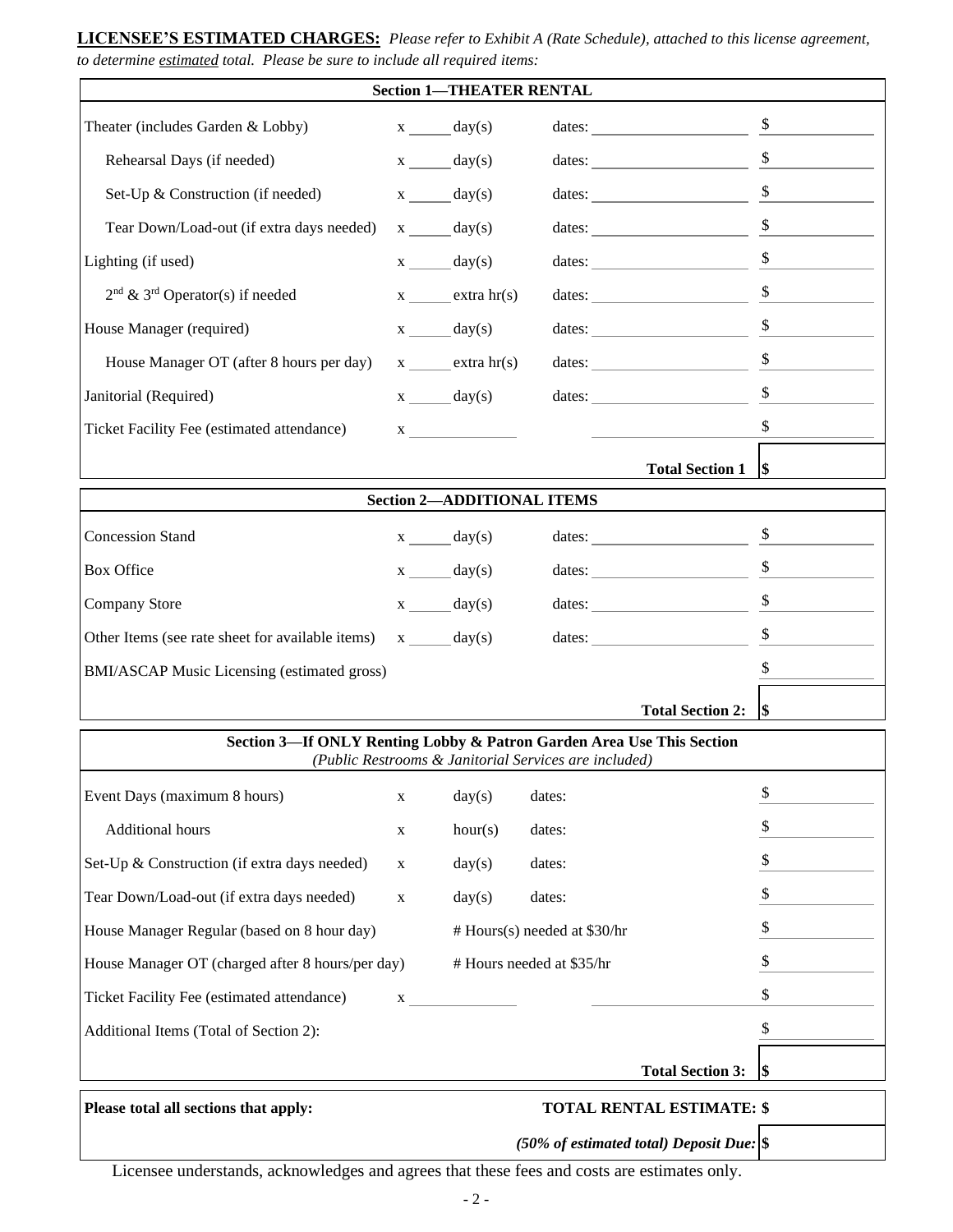# **DEPOSIT & PAYMENT INFORMATION**

- A non-refundable deposit of fifty percent  $(50\%)$  of Licensee's estimated total charges will be required to confirm a reservation with submission of this application (refundable only if Licensor denies the application).
- **Theater rental charges are listed in the Solvang Festival Theater Rate Schedule, Exhibit A,** attached to this lease agreement.
- Licensor shall provide a settlement statement, with the total balance due, to the Licensee no later than 15 days after the last date of use of the Theater under this agreement based on actual charges compiled by Licensor from Exhibit A. The settlement statement shall set forth all costs, fees and other charges chargeable to Licensee, all deposits and payments received from Licensee. The Facility Fee accounting will be based on ticket count at the entrance gate.
- Licensee agrees to pay total balance due no later than 10 working days following the receipt of the settlement statement.
- Licensee may terminate or cancel this agreement, without balance due, within 60 days notice in advance of the first date of the performance reserved by Licensee.

# **TERMS AND CONDITIONS**

Licensee shall have the right of ingress and egress to the Solvang Festival Theater as reasonably required for Licensee's authorized use/s, but acquires hereby no other rights to use or interests in any parts of the Theater building/s or equipment leased under this agreement.

# *Liability and Indemnity*

- Licensee agrees to provide a certificate of insurance, showing limits equal to those of Solvang Theaterfest (\$1,000,000 per occurrence, \$2,000,000 general aggregate).
- Further, Licensee agrees that Solvang Theaterfest will be named as additional insured, with a) a waiver of subrogation and b) a hold harmless clause.
- Licensee agrees to hold Solvang Theaterfest, its officers, agents and employees harmless from all liability, claims and loss for personal injury, death, and property damage suffered by applicant, its agents and employees in connection with its use of the facilities.
- Licensee agrees to repay Solvang Festival Theater for any property of the theater or in its custody damaged or destroyed in connection with Licensee's use of the facilities.

Date Licensee agrees to provide certificate of insurance as stated above:

- **If selling alcohol, Licensee agrees to provide Solvang Festival Theater an ABC license two weeks in advance of event.**
- **If renting Concession Building, Licensee agrees to obtain Santa Barbara County Public Health Department temporary food facility permit.**
- **Solvang Theaterfest is required to report the use of music covered by BMI and ASCAP licensing agreements, and pay fees totaling 1.6% of gross ticket sales. This amount will be charged back to Licensee.**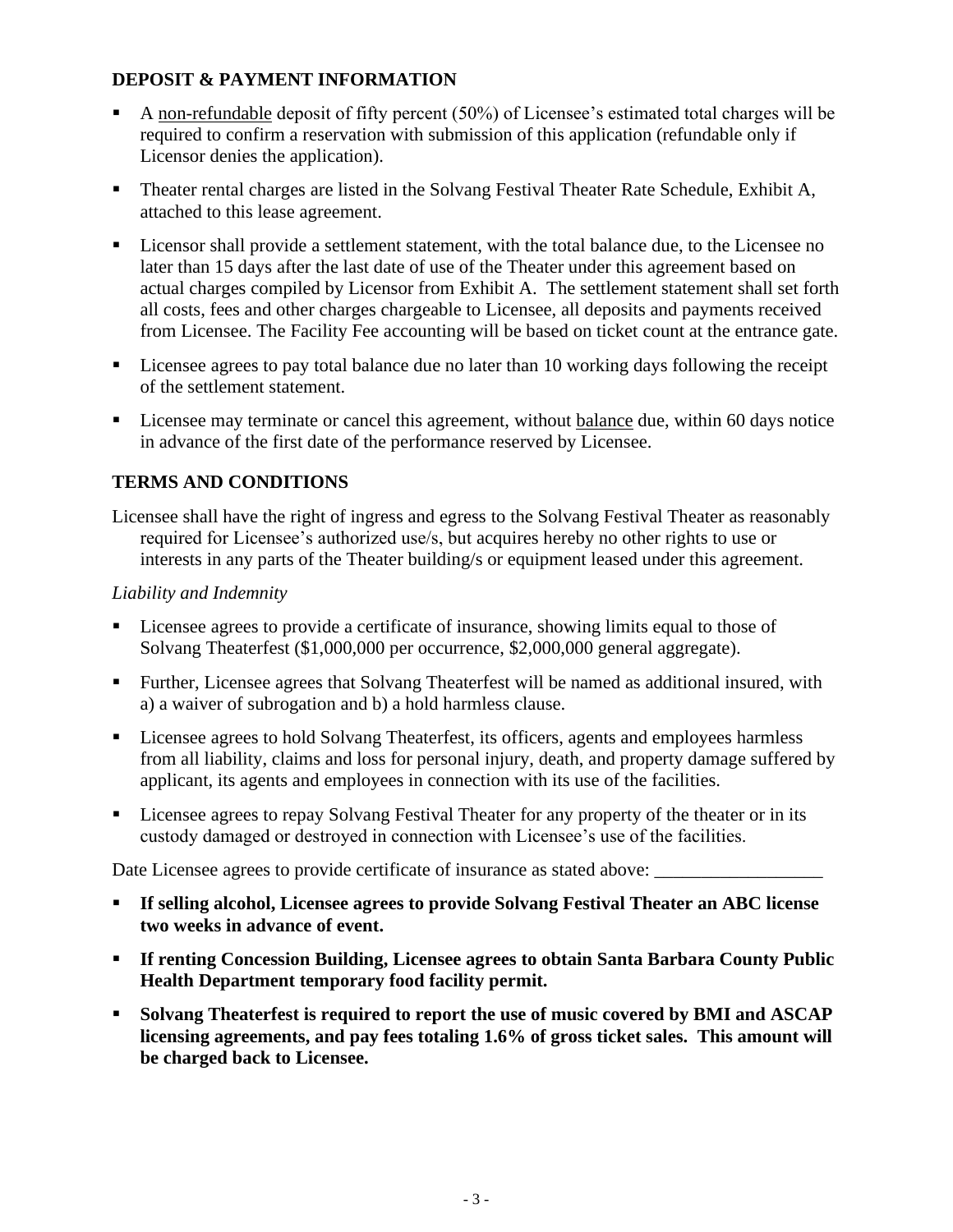In addition to the terms and conditions found herein, Licensee shall be obligated to follow the additional Policies and Information attached as a condition of the Lease Agreement. Licensee acknowledges that it has received a copy of the Solvang Festival Theater Rate Schedule and has read the Policies and Information established by Solvang Theaterfest.

\_\_\_\_\_\_\_\_\_\_\_\_\_\_\_\_\_\_\_\_\_\_\_\_\_\_\_\_\_\_\_\_ \_\_\_\_\_\_\_\_\_\_\_\_\_\_\_\_\_\_\_\_\_\_\_\_ \_\_\_\_\_\_\_\_\_\_

Licensee agrees to the aforementioned provisions, and Terms and Conditions.

| Signature of Licensee or Representative                                                                 | <b>Print Name</b> |                   | Date |  |
|---------------------------------------------------------------------------------------------------------|-------------------|-------------------|------|--|
|                                                                                                         |                   |                   |      |  |
| Solvang Theaterfest agrees to permit the described use on these terms.                                  |                   |                   |      |  |
|                                                                                                         |                   |                   |      |  |
| Signature of Solvang Theaterfest Representative                                                         |                   | <b>Print Name</b> | Date |  |
|                                                                                                         |                   |                   |      |  |
| Non-refundable Deposit of $\oint$<br>is enclosed to reserve the use of the<br>Solvang Festival Theater. |                   |                   |      |  |
| Application and deposit to be mailed to Solvang Theaterfest at P.O. Box 917,<br>Solvang, CA 93464       |                   |                   |      |  |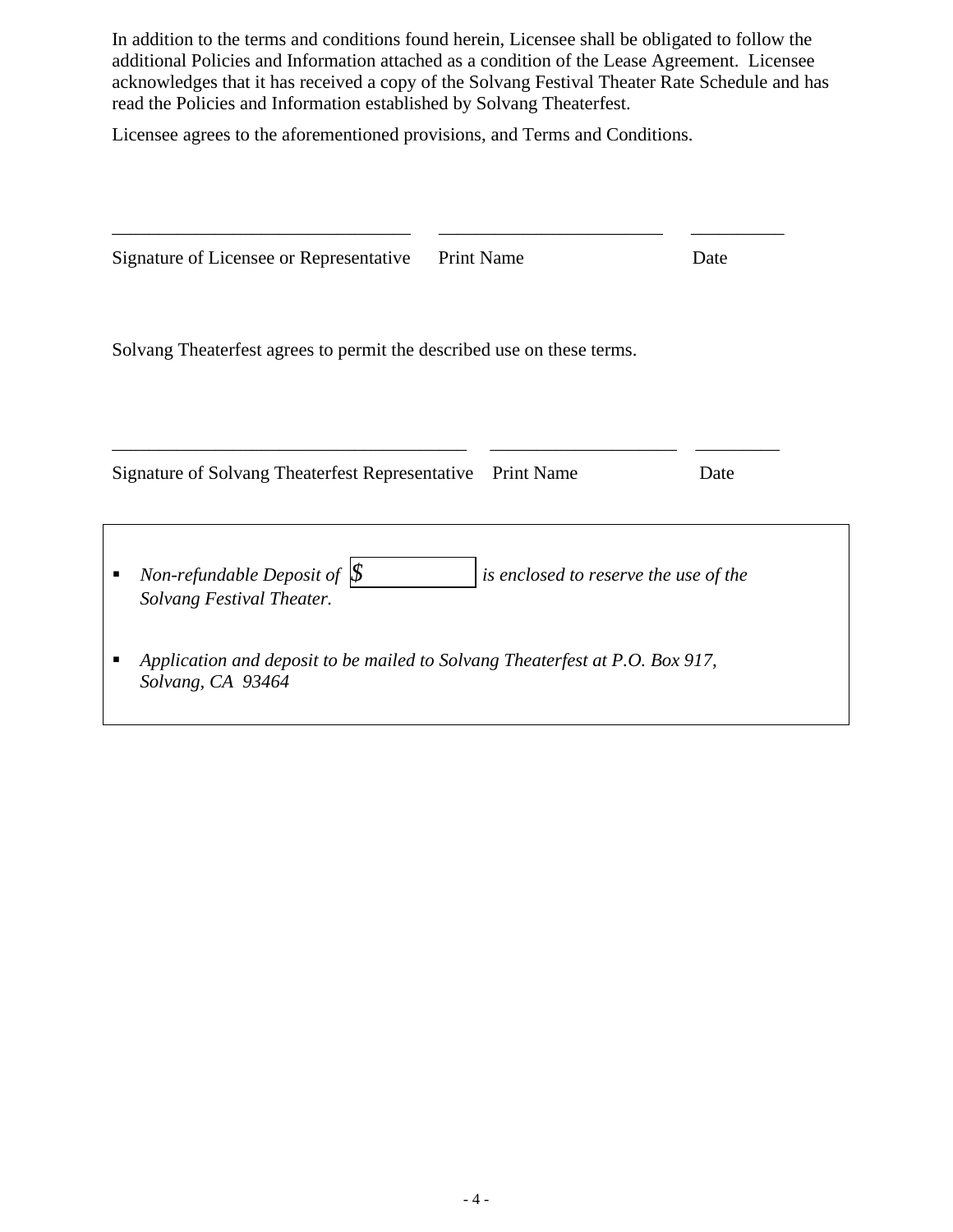# **Solvang Festival Theater Policies and Information**

## **Reservations and Availability of the Theater**

Contact Solvang Festival Theater's Business Office at (805) 686-1789 or Email: [exec.director@solvangtheaterfest.org](mailto:exec.director@solvangtheaterfest.org) for availability, rental estimates and all other rental information.

## **General Facility Information**

- The Solvang Festival Theater is an outdoor theater with a 700 seating capacity amphitheater and is wheelchair accessible.
- The Theater backstage facility includes a fully enclosed Green Room (with refrigerator and microwave), and five separate dressing rooms and restroom facilities.
- The lobby of the Theater includes full restroom facilities with handicap access.
- Solvang Festival Theater can provide high grade, professional lighting and an operator for your event. Please book this through our Business Office. (see rental fee schedule)
- Theater users must provide their own sound equipment (a list of companies which provide this service and have worked at the Solvang Festival Theater can be provided upon request).
- The Concession building is equipped with convection oven, refrigerator, freezer, microwave and commercial coffee maker
- The Theater's box office is available for use on a case-by-case space available basis.
- The dimensions of the Solvang Festival Theater stage are 35' 1 3/8" from front to back and 31' 8 1/4" side to side.
- The mission of Solvang Theaterfest is to provide a unique, live performing arts venue that promotes the highest quality experience for artists and audience members in a space that is safe and accessible to all. Our goal is to connect and enrich the community while encouraging the understanding, learning, and appreciation of diverse ideas and cultures.

#### **Staff**

- The Solvang Festival Theater House Manager has sole authority for the Theater during operations of contracted dates and time frames.
- Volunteer ushers may be arranged. Contact the Solvang Theaterfest office to make arrangements. Volunteer ushers at the event will be managed by the SFT House Manager.

#### **Theater Rules**

- No music, sound checks or rehearsals before 8 am or after 10 pm.
- No materials may be delivered to the Theater without specific prior arrangement with the Executive Director.
- No materials may be left at the Theater after the strike following the final performance without specific prior arrangement with the Executive Director.
- No one may be admitted in the Theater without the House Manager present or without prior permission from the Office Manager or Executive Director.
- No smoking is allowed anywhere on the Solvang Festival Theater property.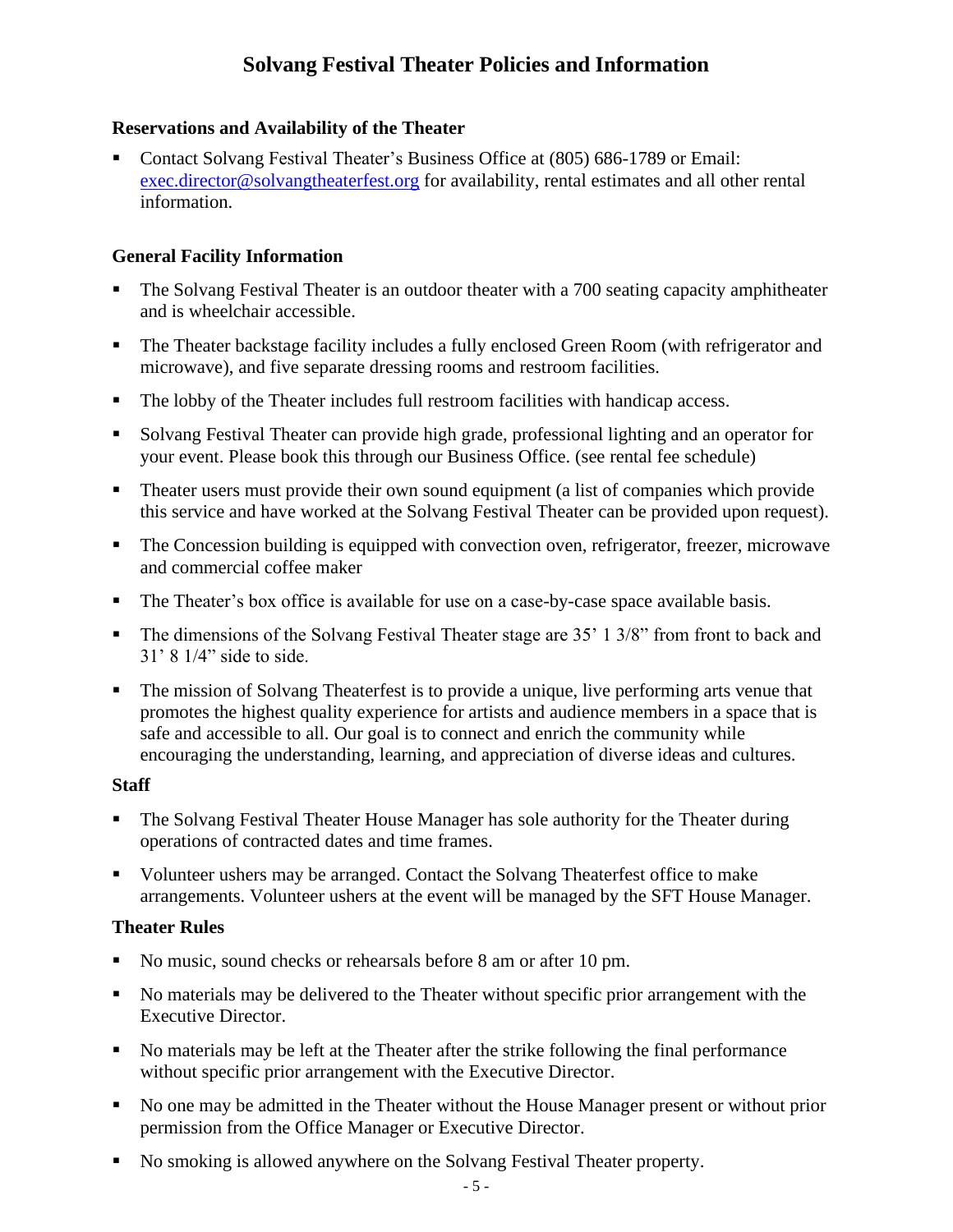# **Solvang Festival Theater Policies and Information**

- *No screws, nails or staples are allowed to be used on buildings, outbuildings or fencing on the property. For exceptions to this rule please contact the Executive Director.*
- No glass is allowed in the amphitheater or anywhere back stage (except within the Green Room).
- No food or drink (other than water) is allowed in the Theater's dressing rooms.
- The facility must be secured upon departure with verification by the House Manager on duty.

# **Advertising**

- All events at the Solvang Festival Theater will be listed as being presented at the "Solvang" Festival Theater" on all promotional materials.
- Advertisement and signage for events may be posted at the Solvang Festival Theater with prior approval from Solvang Theaterfest. Pursuant to City of Solvang code—signage requires a temporary sign permit on the outside of the theater or grounds.
- **•** Pre-show announcements at the Solvang Festival Theater must include the following: "Welcome to Solvang Theaterfest's beautiful Solvang Festival Theater. Please enjoy the comfort of being able to take food and drink into the facility, and respect the Theater by disposing your trash in the receptacles located at the top of every isle at intermission or the conclusion of the show."

# **Maintenance**

- Clean up of all facilities utilized during rehearsal and production must be done in a timely manner within the rental schedule—this includes but is not limited to amphitheater, stage, scenery, backstage set up and all other areas used by Licensee.
- Solvang Theaterfest reserves the right to charge additional janitorial fee as needed.
- **•** Please ensure that you have the necessary number of people needed to help set up and cleanup for your event.
- All garbage is to be taken to the dumpsters.

# **Safety**

- A diagram of all placements of fire extinguishers and exits is posted in the Theater's Green Room.
- A list of emergency contact numbers is posted in the Theater's Green Room.
- Fire and smoke effects are not allowed in the Theater.
- **The Theater provides two-way radio communication with the Theater's House Manager and** designated backstage contact.

# **Miscellaneous**

- The Solvang Festival Theater is open to the outdoor elements, with a minimally equipped stage house. Additional accommodations for the stage house may be provided by Licensee with prior permission from Solvang Theaterfest.
- Portable heating for performers is allowed on stage with prior permission from Solvang Theaterfest.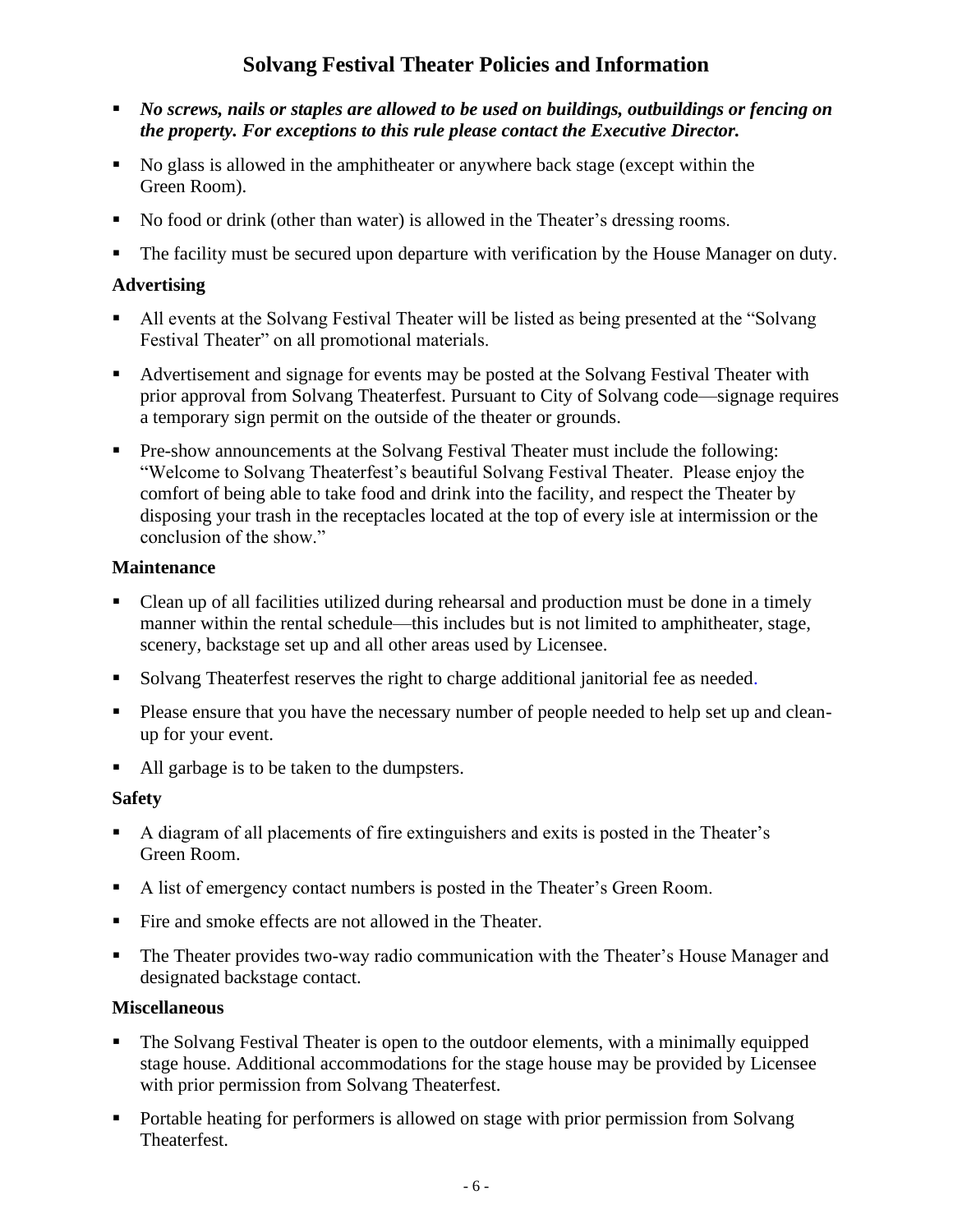# **Solvang Festival Theater Policies and Information**

- Merchandise may be sold on Theater property during productions, with prior permission from Solvang Theaterfest. Use of the Theater's Company Store (the Theater's merchandise facility) may be arranged for this purpose, for a fee, with prior permission.
- Alcohol may be sold at the Solvang Festival Theater as long as Licensee obtains the necessary Daily License from the Department of Alcoholic Beverage Control one month in advance of event. **Provide a copy to the SFT Business Office.** (No alcohol may be brought into the theater from patrons attending event. At the discretion of Solvang Theaterfest, you may need to provide security personnel to check bags at gate.)
- An assisted listening system is available at the Theater if compatible with Licensee's sound equipment.
- Any problems or other facility issues should be immediately reported to the Theater's House Manager on duty.
- Any questions, please contact the Solvang Festival Theater's Business Office.

# **Solvang Festival Theater Business Office Contact Information**

Solvang Festival Theater P.O. Box 917 Solvang, CA 93464 (805) 686-1789 Office (805) 686-5912 Fax

Email: info@solvangtheaterfest.org

www.solvangtheaterfest.org

Scott Coe, Executive Director Office: (805) 686-1789 E-mail: exec.director@solvangtheaterfest.org

House Manager(s): HouseManagers@solvangtheaterfest.org

or call Jenny Miller (805) 717-5000.